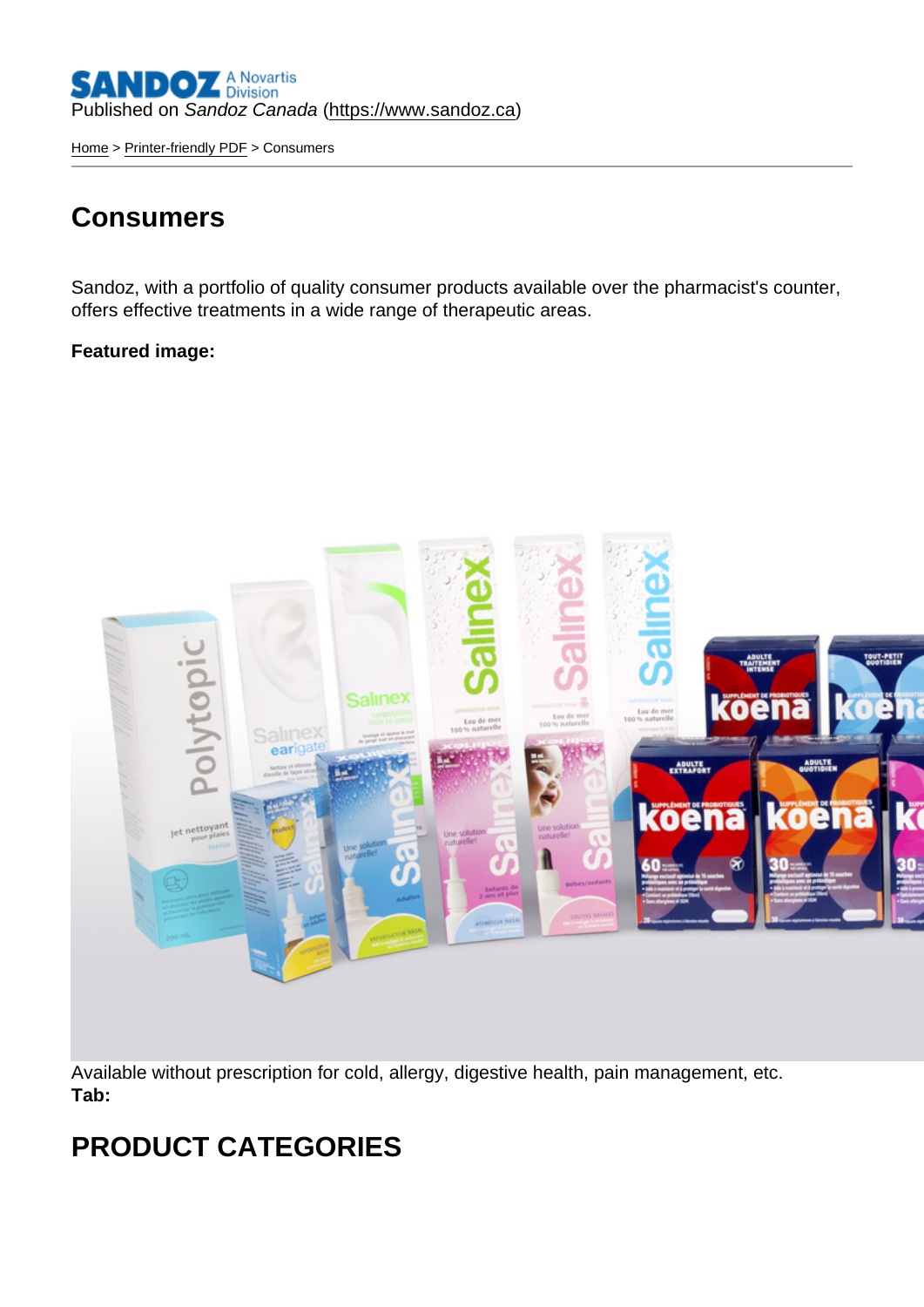## Analgesic

At Sandoz we want to ensure all our patients and consumers have the ability to pursue a healthy and active lifestyle. Our analgesic products help to ease the pain associated with arthritis by relieving muscle and joint pain, allowing you to continue your daily routine.



Sandoz offers a wide variety of products helping to temporarily ease and reduce symptoms associated with the common cold including wet cough and chest congestion. If you sneeze, cough or have a runny nose and itchy eyes your symptoms may be due to allergies. Allergies can be a major cause of illness and exist in many different forms. Symptoms can occur when your system overreacts to the presence of an allergen.



Dermatology is the diagnosis, treatment and prevention of disorders and diseases of the skin encompassing more than just acne and rashes, and treatments extend beyond creams and lotions. Our dermatological products help promote healing by preventing infection in minor cuts, scrapes and burns.



The gastrointestinal (GI) system forms the very core of our bodies. ?A well-functioning digestive system is the cornerstone of good health. At Sandoz, we offer products to help heal digestive disorders and common gastrointestinal problems, including the relief of occasional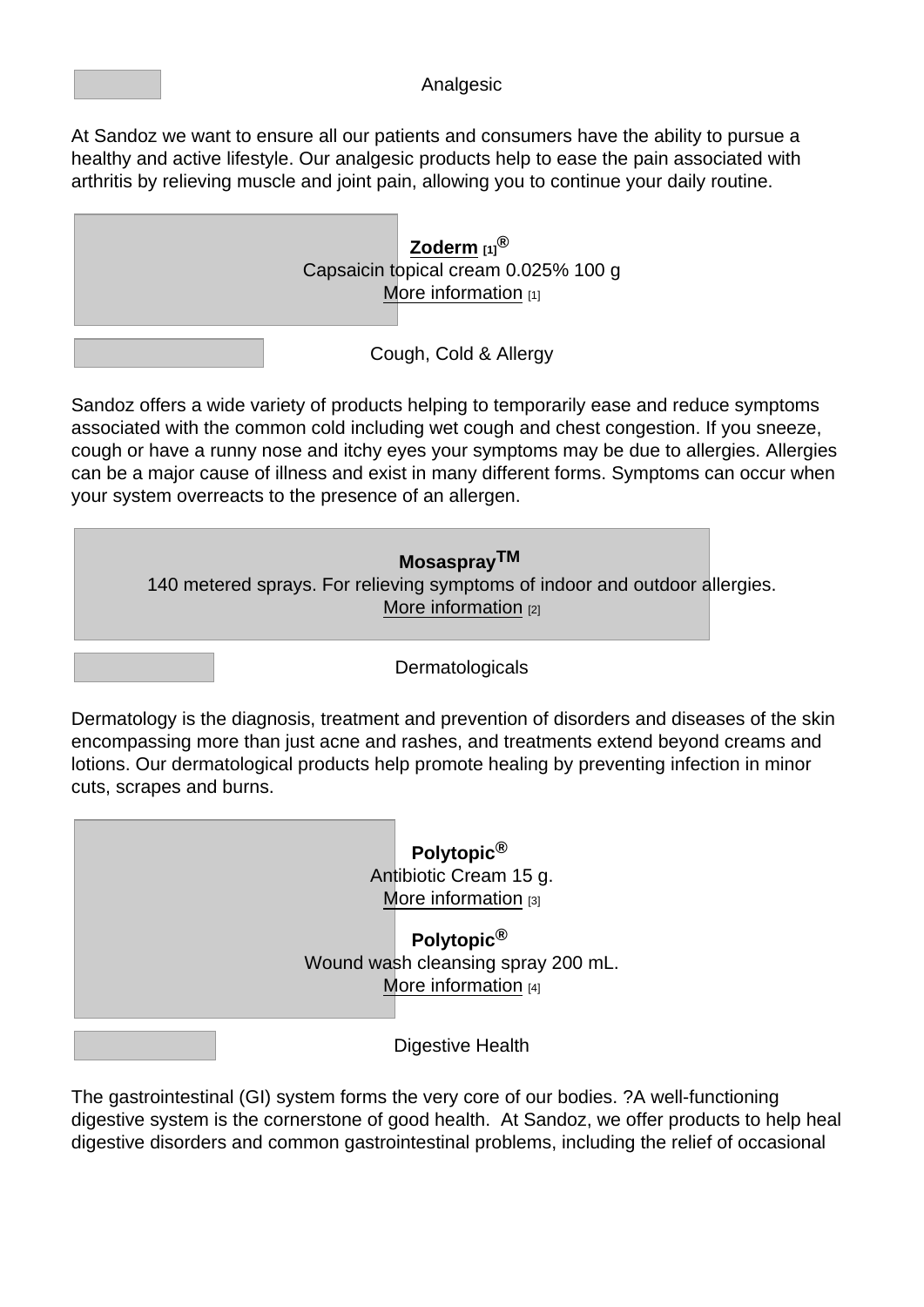constipation, heartburn and the unpleasant feeling of nausea, vomiting, dizziness and motion sickness.



Vitamins & Minerals are essential nutrients for the healthy maintenance of cells, tissues and organs and for the normal growth and development of a multicellular organism. At Sandoz, we offer multi-vitamins essential for our overall health and wellness.

| Forza 10TM<br>Decavitamins for Adults. 60 tablets.<br>More information $[7]$ |
|------------------------------------------------------------------------------|
|                                                                              |

Products that address a variety of health conditions.

Sandoz ® Orphenadrine 100mg. 100 tablets. [More information](https://www.sandoz.ca/en/sandozrorphenadrine-100mg-100-tablets) [8]

Sandoz ® Dimenhydrinate 100mg Adults. 10 Dimenhydrinate Suppositories. [More information](https://www.sandoz.ca/en/sandozr-dimenhydrinate-100mg-adults-10-dimenhydrinate-suppositories) [9]

Sandoz ® Dimenhydrinate 50mg Children. 10 Dimenhydrinate Suppositories. [More information](https://www.sandoz.ca/en/sandozr-dimenhydrinate-50mg-children-10-dimenhydrinate-suppositories) [10]

Transderm-V<sup>®</sup> 2 discs. Prevents motion sickness for up to 3 days. [More information](https://www.sandoz.ca/en/node/21766) [11]

Hero title : Sandoz Consumer Products